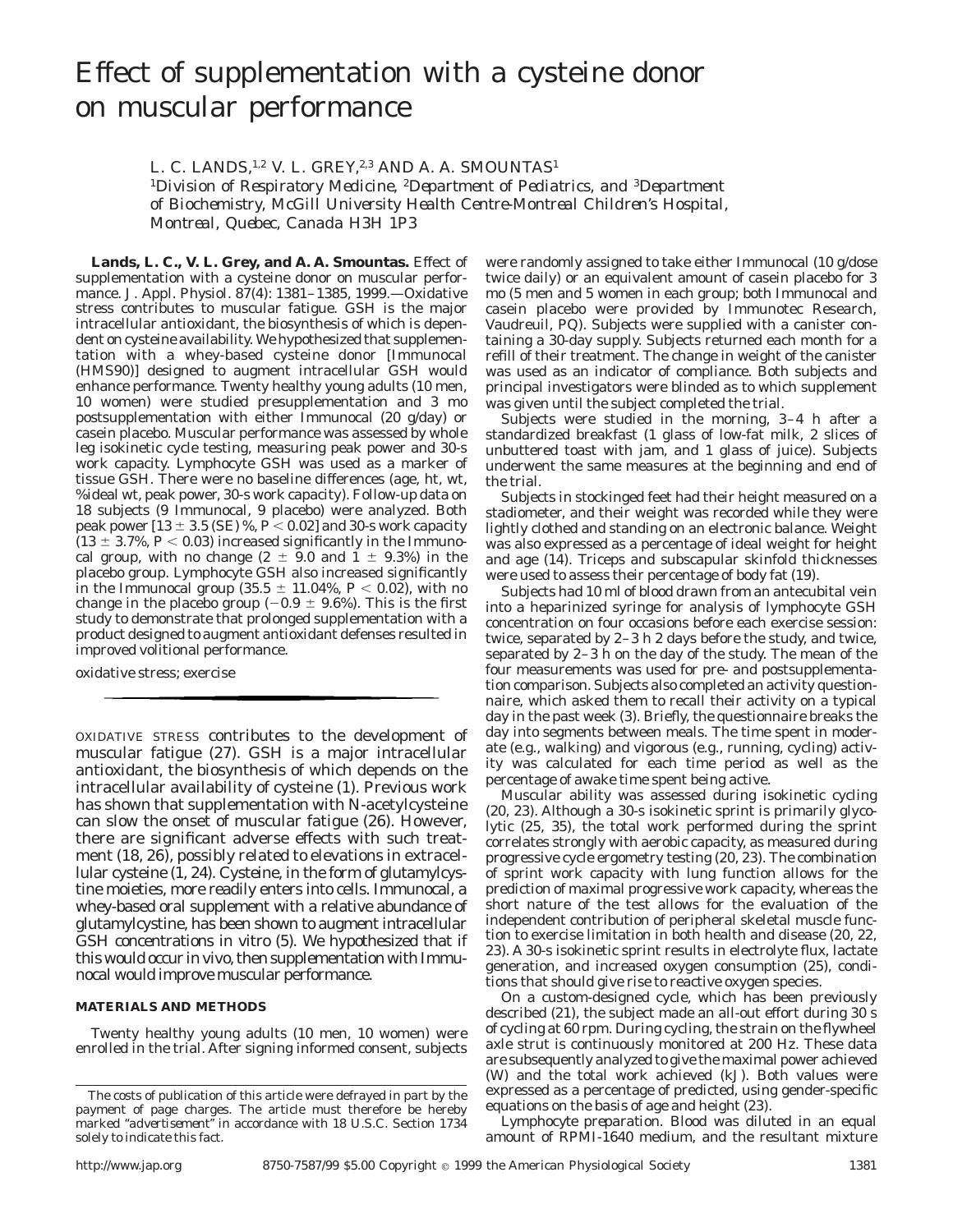was placed in a tube containing 4 ml of Ficoll-Hypaque and centrifuged at 400 *g* (1,400 rpm, IEC-7) for 30 min. The cells at the interface (90% lymphocytes) were removed by pipette and resuspended in 10 ml of 4°C RPMI-1640 and kept on ice. The suspension was then centrifuged at  $450 g(1,800$  rpm) in a 4°C centrifuge (IEC-PR6) for 10 min. After removal of the supernatant, the pellet was washed again in cold RPMI-1640. The pellet was resuspended in 4 ml of  $1\times$  PBS (pH 7.40), and a 0.2-ml aliquot was removed for automated cell counting (Coulter S-plus JR). The cell count was used to calculate the suspension volume required for a  $1 \times 10^6$  lymphocyte aliquot.

Aliquots of appropriate volume were then centrifuged in prechilled tubes at 500  $g$  (800 rpm, Eppendorf 5402) for 10 min at 4°C. The supernatant was removed, and the pellet was resuspended in 970 µl of cold, distilled water. To this, 30 µl of 30% 5-sulfosalicylic acid (SSA) were added to make a final concentration of 0.9% SSA, and the solution was incubated for 15 min on ice. The solution was then centrifuged at 5,000 *g* (8,000 rpm, Eppendorf 5402) for 10 min at 4°C. The supernatant was removed and stored at  $-70^{\circ}$ C for later analysis of GSH.

*GSH analysis.* Total GSH in the 0.9% SSA extract was determined by the glutathione reductase recycling method of Tietze (33) adapted for the Cobas Mira spectrophotometer (Roche Diagnostics) (9). Briefly, the Cobas Mira pipettes 210  $\mu$ l NADPH (0.3 mmol/l), 30  $\mu$ l DTNB (6.0 mmol/l), and 95  $\mu$ l of sample, standard, or 0.9% SSA into cuvettes. After a 4-min incubation at 37°C, 15 µl glutathione reductase (1.0 U/100 µl) are added, and the reaction is monitored every 24 s for 12 min. Under these conditions, the method is linear for GSH concentrations between 0.5 and 5 µmol/l. The instrument constructs a calibration curve by assaying known GSH standards, and from this the GSH concentration of the unknown is evaluated. Reproducibility for GSH at these concentrations  $is < 2\%$  (intra-assay coefficient of variation). Laboratory control mean value ( $n = 7$ ) is 1.31  $\mu$ mol/10<sup>6</sup> lymphocytes, with a range of 0.69–2.18 µmol/106 lymphocytes.

*Data analysis.* Statistical analysis was performed by using Statistica 5.1 for Windows (Statsoft). Data were expressed as means  $\pm$  SE. The groups' baseline data were compared by unpaired *t*-testing. Changes from baseline within each group were assessed by paired *t*-testing, and the changes between the groups by unpaired *t*-testing. A *P* value  $\leq 0.05$  was considered as significant.

### **RESULTS**

At baseline, there were no significant differences in age, height, weight, percent ideal body weight, or percent body fat (Table 1). Leg peak power and 30-s work were not significantly different at baseline, nor were lymphocyte GSH levels and the percentage of awake time spent being active (Table 2).

Table 1. *Subject characteristics*

|                              | Supplemented     | Control          |
|------------------------------|------------------|------------------|
| Age, yr                      | $23.7 \pm 1.20$  | $23.7 \pm 1.24$  |
| Height, cm                   | $164.7 \pm 2.75$ | $169.0 \pm 2.80$ |
| Weight, kg                   | $69.1 \pm 7.02$  | $65.1 \pm 2.66$  |
| Percent ideal body weight, % | $106.0 \pm 7.03$ | $101.9 \pm 3.03$ |
| Percent body fat, %          | $21.9 \pm 2.13$  | $18.6 \pm 2.08$  |

Values are means  $\pm$  SE;  $n = 9$  subjects/group. Supplemented and control groups were administered Immunocal (20 g/day) or casein placebo, respectively.

Table 2. *Baseline parameters*

|                                       | Supplemented    | Control         |
|---------------------------------------|-----------------|-----------------|
| Peak power, %predicted                | $96.4 \pm 6.73$ | $91.4 \pm 2.64$ |
| 30-s Work, %predicted                 | $81.3 \pm 6.22$ | $79.0 \pm 3.27$ |
| GSH, µmol/10 <sup>6</sup> lymphocytes | $1.19 \pm 0.10$ | $1.45 \pm 0.15$ |
| Time spent in activity, %awake time   | $49.7 \pm 2.68$ | $62.3 \pm 5.78$ |

Values are means  $\pm$  SE; *n* = 9 subjects/group.

One subject on placebo withdrew from the trial, citing headaches within the first few weeks. One subject on Immunocal had follow-up exercise results that were technically unacceptable. Results on follow-up data are reported for the remaining 18 subjects. The supplemented group showed significant increases in both measurements of muscle performance and lymphocyte GSH levels. No such differences were seen in the control group, and the differences between groups were all significant (Table 3, Fig. 1). The supplemented group also spent more time in activity, whereas there was no change in the control group. Although body weight did not change significantly in either group, the supplemented group had a decrease in their percent body fat. Both groups ingested  $\sim 90\%$  of their supplement (Immunocal:  $91.9 \pm 5.8$ %; placebo:  $90.6 \pm 11.65$ %).

# **DISCUSSION**

We demonstrated that ingestion of Immunocal, at a dose of 20 g/day, resulted in a 35.5% increase in circulating lymphocyte GSH concentrations. At the same time, supplemented subjects were able to generate more power to perform more work during a 30-s maximal effort.  $\gamma$ -Glutamyl amino acids can be transported into cells. In the case of glutamylcystine, this can effectively increase cellular GSH concentrations (2).

Immunocal is a bovine whey protein concentrate produced by a proprietary lenient technique involving microfiltration and low-temperature pasteurization of milk. Whey protein consists of several compounds, including albumin, lactoferrin, and  $\alpha$ -lactalbumin, which are rich in cystine (the oxidized form of cysteine) residues. Albumin and lactoferrin are also rich in glutamylcystine, which is easily transported into cells, making it a more readily available substrate for GSH biosynthesis (4, 5). Immunocal contains 2.5% cystine, compared with 0.3% for casein.

Table 3. *Percent change from baseline*

|                        | Supplemented        | Control         |
|------------------------|---------------------|-----------------|
| Weight                 | $-1.0 \pm 0.57$     | $0.2 \pm 0.94$  |
| Percent body fat       | $-4.8 \pm 1.96$ *†  | $5.1 \pm 3.26$  |
| Peak power             | $13.3 \pm 3.48$ *1  | $1.6 \pm 3.00$  |
| 30-s Work              | $12.7 \pm 3.66$ *†  | $0.9 \pm 3.10$  |
| Lymphocyte GSH         | $35.5 \pm 11.04$ *† | $-0.9 \pm 9.64$ |
| Time spent in activity | $13.7 \pm 5.59*$    | $4.7 \pm 13.86$ |

\* Significantly different from baseline: percent body fat,  $P < 0.05$ ; peak power,  $P < 0.01$ ; 30-s work,  $P < 0.02$ ; lymphocyte GSH,  $P < 0.01$ ; time spent very active  $P < 0.01$ ; time spent in activity,  $P < 0.04$ .  $\dagger$ Significantly different from control: percent body fat,  $P < 0.02$ ; peak power,  $P < 0.02$ ; 30-s work,  $P < 0.02$  lymphocyte GSH,  $P < 0.02$ .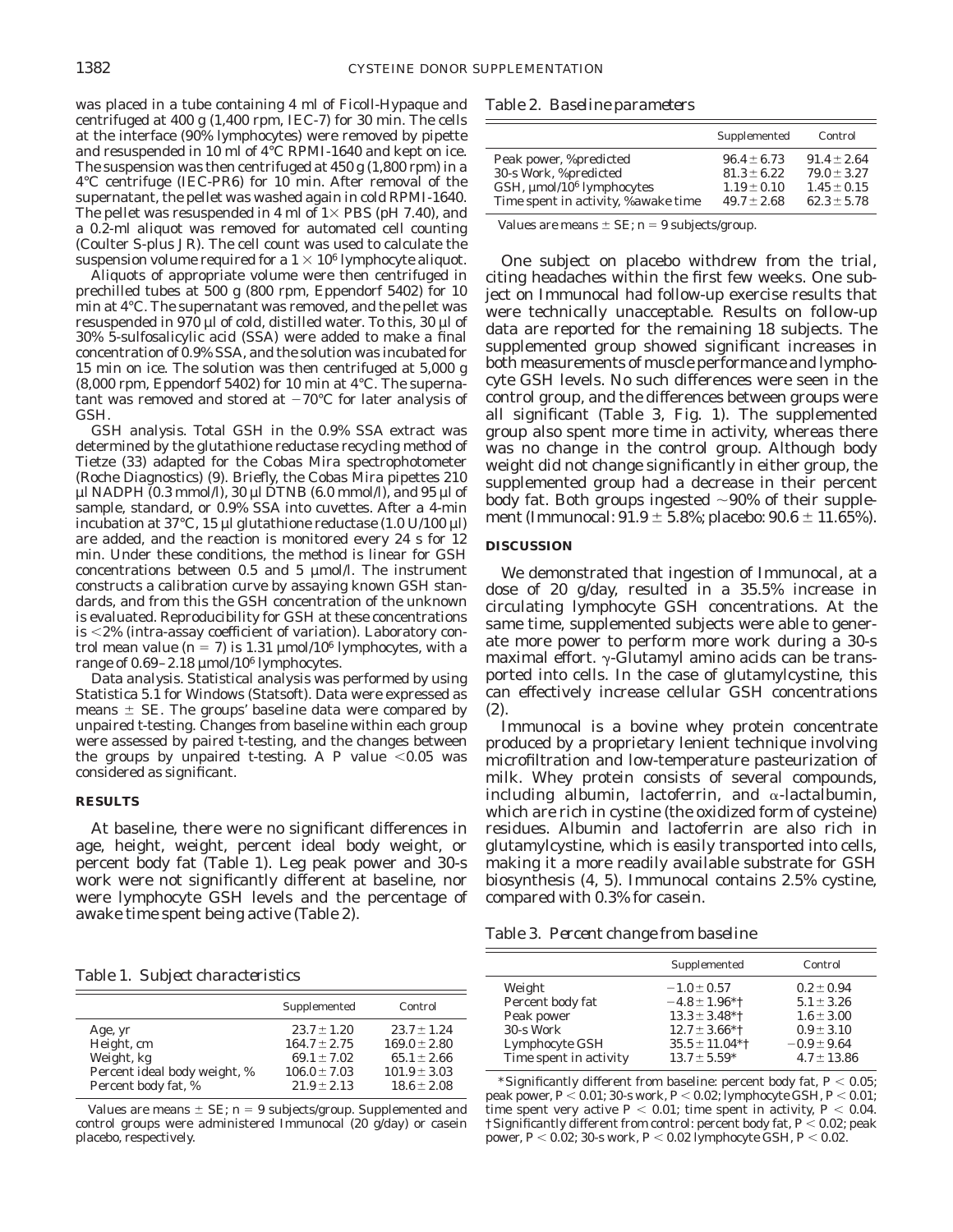

Fig. 1. Percent change from baseline in lymphocyte GSH levels (*left*) and predicted 30-s leg work capacity (*right*) in Immunocal (open bars) and control group (filled bars). Error bars, SE. Immunocal group was significantly different from baseline  $(\overrightarrow{P} < 0.01)$  and from control group  $(P < 0.02)$  for lymphocyte GSH levels. Immunocal group was significantly different from baseline  $(P < 0.02)$  and from control group  $(P < 0.02)$  for 30-s work.

We utilized lymphocyte GSH concentrations as a marker of tissue GSH levels, as evidence from animal studies has suggested that this could track tissue levels, in response to both L-2-oxothiazolidine-4-carboxylic acid, a cysteine precursor, and buthionine sulfoximine, an inhibitor of the first, rate-limiting step in GSH synthesis,  $\gamma$ -glutamylcysteine synthase. Although a small trial of L-2-oxothiazolidine-4-carboxylic acid raised lymphocyte GSH levels, it also resulted in elevations in plasma cysteine and adverse effects (24). Although some patients did complain of bloating and occasional queasiness while on Immunocal, no other complaints were noted. This study, then, is the first demonstration of a well-tolerated oral supplement that could effectively raise tissue GSH concentrations.

Of more import are the functional findings. Subjects on Immunocal were able to generate greater power and increased the amount of work they could achieve during an all-out 30-s sprint. We have previously demonstrated that leg muscle 30-s isokinetic work output is a significant factor contributing to progressive exercise performance in patients with cystic fibrosis (20) and patients after lung transplant (22), independent of the effect of pulmonary impairment. Similar results have also been demonstrated in healthy adults (23). The ability to perform exercise has a significant impact on quality of life (10). Our results suggest then that the improvements in volitional performance that we measured in the laboratory can have a direct impact on functional ability. In this regard, it is intriguing that the subjects on Immunocal increased the percentage of time they spent being active.

Oxidative stress is associated with strenuous muscular contraction, leading to fatigue (8, 13, 15, 16, 28, 31). However, as pointed out by both Reid and colleagues (26) and Sen (27), although biochemical parameters of oxidative stress can be altered by supplementation, it has been difficult to demonstrate improvement in muscular performance. Animal models of muscular fatigue have demonstrated a beneficial effect of pretreatment with *N*-acetylcysteine (29, 32). Reid and co-workers were the first to demonstrate that pretreatment with intravenous *N*-acetylcysteine could increase force output of the tibilais anterior in humans when electrically stimulated to fatigue at low frequencies. A recent study reported that the time to voluntary task failure (inability to maintain 80% of maximal transdiaphragmatic pressure while breathing against a resistive load) in healthy humans could be increased by the use of intravenous *N*-acetylcysteine (34).

*N*-acetylcysteine can serve to maintain adequate stores of GSH through several mechanisms, including supplying cysteine for GSH biosynthesis and directly scavenging reactive oxygen species. Because *N*-acetylcysteine does not cross the sarcolemma or increase blood total GSH concentrations but does reduce blood GSH oxidation after exercise (28), it is likely that the results of Reid and co-workers (26) were due to *N*-acetylcysteine's free radical scavenging effects. The prevention of free radical-induced muscular dysfunction by free radical scavenging most likely explains the results of recent animal studies of diaphragm fatigue (32). However, other potential effects, such as improved blood flow or increased central nervous system respiratory drive, could also contribute (12). Unfortunately, *N*-acetlycysteine is associated with a number of adverse effects that detract from its utility as an ergogenic aid. These include blurred vision, dysphoria, and gastrointestinal discomfort. In the study by Travaline and co-workers (34), four subjects were premedicated with diphenhydramine and ranitidine to prevent the development of adverse effects.

The exact mechanism(s) of how Immunocal improved muscular performance is unclear. The most obvious mechanism would be an increase in intracellular glutathione levels, leading to a decrease in oxidant-induced muscular dysfunction. Our patients increased the percentage of time spent in moderate-to-vigorous activity, so that a central effect leading to increased activity and improved neural regulation of muscular function cannot be excluded. Many of the subjects reported a sense of feeling more energetic. This feeling could relate to central mechansims but could also relate to a decrease in muscular damage from antioxidant protection, as muscle soreness and sarcolemma permeability have been linked to oxidative stress (30). Our activity questionnaire provides us with time spent in activity but does not describe how that time was spent. However, this enhanced activity could have led to a training effect.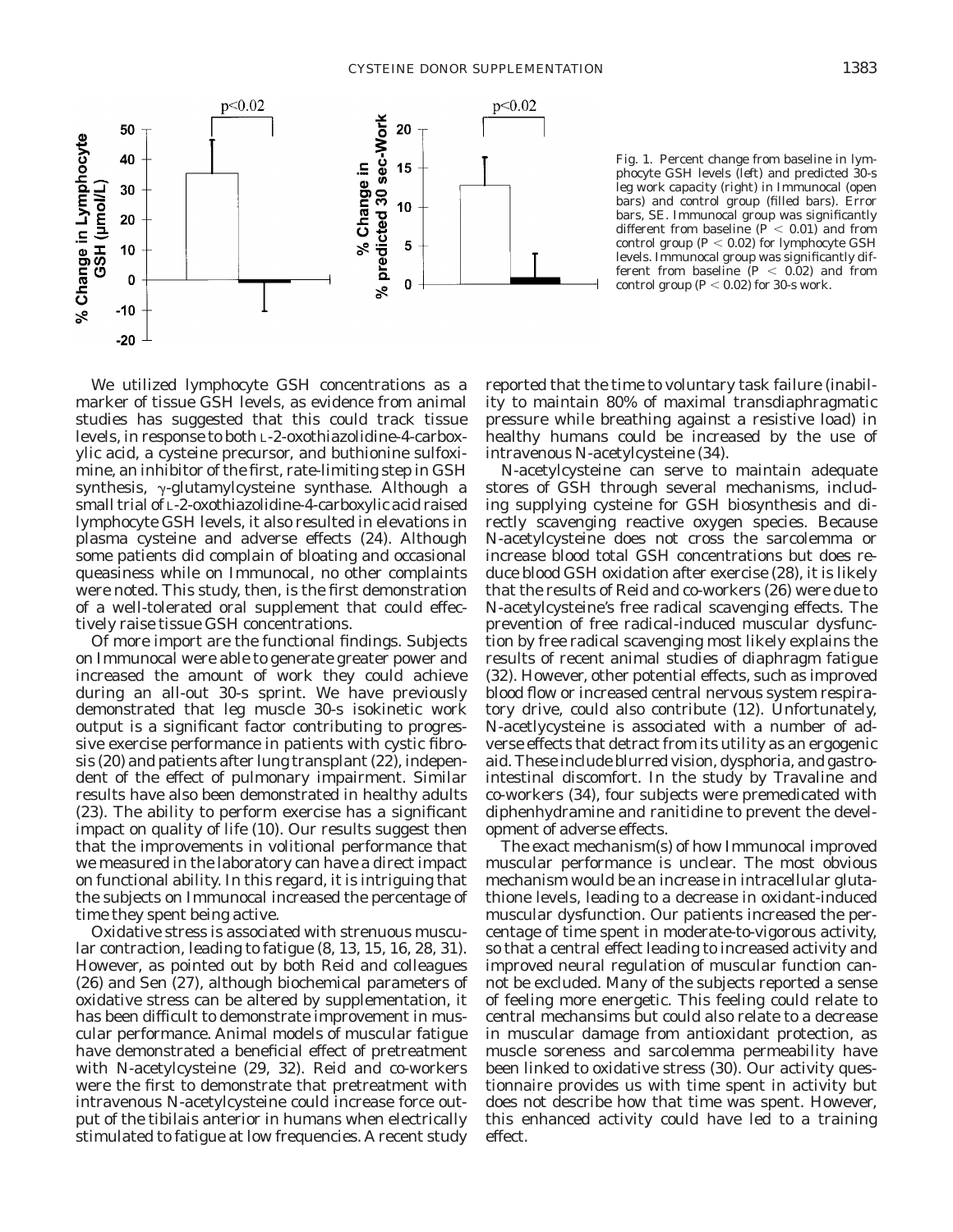Subjects on Immunocal had a decrease in their percentage of body fat while maintaining their weight. Although this result sounds almost too good to be true, in healthy subjects plasma concentrations of cysteine and glutamine have been prognostic of subsequent changes in lean body mass (17). In patients with wasting disorders, such as cancer and human immunodeficiency virus infections, these values are reduced early on, preceding overt cachexia (7, 11).

The biochemical changes seen in wasting disorders have led to the concept of a low cyst(e)ine-glutamine syndrome. In this model, hepatic catabolism of cyst(e) ine to sulfate leads to the generation of hydrogen ions, which remove bicarbonate through buffering. Bicarbonate is required for the first rate-limiting step in the conversion of ammonium to urea. Removal of bicarbonate promotes ammonia's conversion to glutamine, thus conserving nitrogen in the amino acid pool. Our results are consistent with this model of cysteine metabolism. The change in redox state resulting from augmentation of glutathione stores could also alter gene expression to promote muscle growth (6). This suggests that supplementation with a cysteine donor may favorably influence body composition toward increased muscle mass. We do not believe that the changes we saw in body composition and muscle function were simply due to augmented protein intake, as the casein-supplemented group did not demonstrate these changes.

In conclusion, supplementation of healthy young adults with a whey-based oral supplement augmented lymphocyte GSH concentrations, while increasing muscular performance in these subjects. Aside from its potential as an ergogenic aid, such supplementation may have particular benefit in patients with persistent inflammatory conditions.

This research was supported in part by the Canadian Cystic Fibrosis Foundation and Immunotec Research, Inc. L. C. Lands is a clinical investigator with the Fonds de la Recherche en Santé du Québec.

Address for reprint requests and other correspondence: L. C. Lands, Respiratory Medicine, Montreal Children's, Hospital, Rm. D-380, 2300 Tupper St., Montreal, Quebec, Canada H3H 1P3 (E-mail: larry.lands@muhc.mcgill.ca).

Received 28 October 1998; accepted in final form 7 June 1999.

#### **REFERENCES**

- 1. **Anderson, M. E.** Glutathione and glutathione delivery compounds. *Adv. Pharmacol.* 38: 65–78, 1997.
- 2. **Anderson, M. E., and A. Meister.** Transport and direct utilization of gamma-glutamylcyst(e)ine for glutathione synthesis. *Proc. Natl. Acad. Sci. USA* 80: 707–711, 1983.
- 3. **Boucher, G. P., L. C. Lands, J. A. Hay, and L. Hornby.** Activity levels and the relationship to lung function and nutritional status in children with cystic fibrosis. *Am. J. Phys. Med. Rehab.* 76: 311–315, 1997.
- 4. **Bounous, G., G. Batist, and P. Gold.** Immunoenhancing property of dietary whey protein in mice: role of glutathione. *Clin. Invest. Med.* 12: 154–161, 1989.
- 5. **Bounous, G., and P. Gold.** The biological activity of undenatured dietary whey proteins: role of glutathione. *Clin. Invest. Med.* 14: 296–309, 1991.
- 6. **Burdon, R. H.** Superoxide and hydrogen peroxide in relation to mammalian cell proliferation. *Free Radic. Biol. Med.* 18: 775– 794, 1995.
- 7. **Droge, W., and E. Holm.** Role of cysteine and glutathione in HIV infection and other diseases associated with muscle wasting and immunological dysfunction. *FASEB J.* 11: 1077–1089, 1997.
- 8. **Gohill, K., C. Viguie, W. C. Stanley, G. A. Brooks, and L. Packer.** Blood glutathione oxidation during human exercise. *J. Appl. Physiol.* 64: 115–119, 1988.
- 9. **Grey, V. L., V. G. Kramer, and L. C. Lands.** The determination of oxidised and reduced glutathione in circulating lymphocytes using the Cobas Mira S (Abstract). *Clin. Biochem.* 31: 301, 1998.
- 10. **Guyatt, G. H., L. B. Berman, M. Townsend, S. O. Pugsley, and L. W. Chambers.** A measure of quality of life for clinical trials in chronic lung disease. *Thorax* 42: 773–778, 1987.
- 11. **Hack, V., D. Schmid, R. Breitkreutz, C. Stahl-Henning, P. Drings, R. Kinscherf, F. Taut, E. Holm, and W. Droge.** Cystine levels, cystine flux, and protein catabolism in cancer cachexia, HIV/SIV infection, and senescence. *FASEB J.* 11: 84–92, 1997.
- 12. **Harrison, P. M., J. A. Wendon, A. E. Gimson, G. J. Alexander, and R. Williams.** Improvement by acetylcysteine of hemodynamics and oxygen transport in fulminant hepatic failure. *N. Engl. J. Med.* 324: 1852–1857, 1991.
- 13. **Jackson, M. J., R. H. T. Edwards, and M. C. H. Symons.** Electron spin-resonance studies of intact mammalian skeletal muscle. *Biochim. Biophys. Acta* 847: 185–190, 1985.
- 14. **Jette´, M., S. Hendricks, D. Kroetsch, H. Nielsen, P. Soucy, and P. Verdier.** *Guide for Anthropometric Meaurements of Canadian Adults.* Ottawa, ON: Health-Welfare Canada, 1992.
- 15. **Ji, L. L., A. Katz, R. Fu, M. Griffiths, and M. Spencer.** Blood glutathione status during exercise: effect of carbohydrate supplementation. *J. Appl. Physiol.* 74: 788–792, 1993.
- 16. **Kanter, M. M., L. A. Nolte, and J. O. Holloszy.** Effects of an antioxidant vitamin mixture on lipid peroxidation at rest and postexercise. *J. Appl. Physiol.* 74: 965–969, 1993.
- 17. **Kinscherf, R., V. Hack, T. Fischbach, B. Friedmann, C. Weiss, L. Edler, P. Bartsch, and W. Droge.** Low plasma glutamine in combination with high glutamate levels indicate risk for loss of body cell mass in healthy individuals: the effect of *N*-acetyl-cysteine. *J. Mol. Med.* 74: 393–400, 1996.
- 18. **Koch, S. M., A. A. Leis, D. S. Stokic, F. A. Khawli, and M. B. Reid.** Side effects of intravenous *N*-acetylcysteine (Abstract). *Am. J. Respir. Crit. Care Med.* 149: A321, 1994.
- 19. **Lands, L. C., C. Gordon, O. Bar-Or, C. J. Blimkie, R. M. Hanning, N. L. Jones, L. A. Moss, C. E. Webber, W. M. Wilson, and G. J. Heigenhauser.** Comparison of three techniques for body composition analysis in cystic fibrosis. *J. Appl. Physiol.* 75: 162–166, 1993.
- 20. **Lands, L. C., G. J. Heigenhauser, and N. L. Jones.** Analysis of factors limiting maximal exercise performance in cystic fibrosis. *Clin. Sci.* 83: 391–397, 1992.
- 21. **Lands, L. C., L. Hornby, G. Desrochers, T. Iler, and G. J. Heigenhauser.** A simple isokinetic cycle for measurement of leg muscle function. *J. Appl. Physiol.* 77: 2506–2510, 1994.
- 22. **Lands, L. C., A. A. Smountas, G. Messiano, L. Brosseau, H. Shennib, M. Charbonneau, and R. Gauthier.** Maximal exercise capacity and peripheral skeletal muscle function following lung transplantation. *J. Heart Lung. Transplant.* 18: 113–120, 1999.
- 23. **Makrdies, L., G. J. Heigenhauser, N. McCartney, and N. L. Jones.** Maximal short term exercise capacity in healthy subjects aged 15–70 years. *Clin. Sci. Lond.* 69: 197–205, 1996.
- 24. **Porta, P., S. Aebi, K. Summer, and B. H. Lauterburg.** L-2-oxothiazolidine-4-carboxylic acid, a cysteine prodrug: pharmacokinetics and effects on thiols in plasma and lymphocytes in humans. *J. Pharmacol. Exp. Ther.* 257: 331–334, 1991.
- 25. **Putman, C. T., N. L. Jones, L. C. Lands, T. M. Bragg, M. G. Hollidge-Horvat, and G. J. Heigenhauser.** Skeletal muscle pyruvate dehydrogenase activity during maximal exercise in humans. *Am. J. Physiol.* 269 (*Endocrinol. Metab.* 32): E458–E68, 1995.
- 26. **Reid, M. B., D. S. Stokic, S. M. Koch, F. A. Khawli, and A. A. Leis.** *N*-acetylcysteine inhibits muscle fatigue in humans. *J. Clin. Invest.* 94: 2468–2474, 1994.